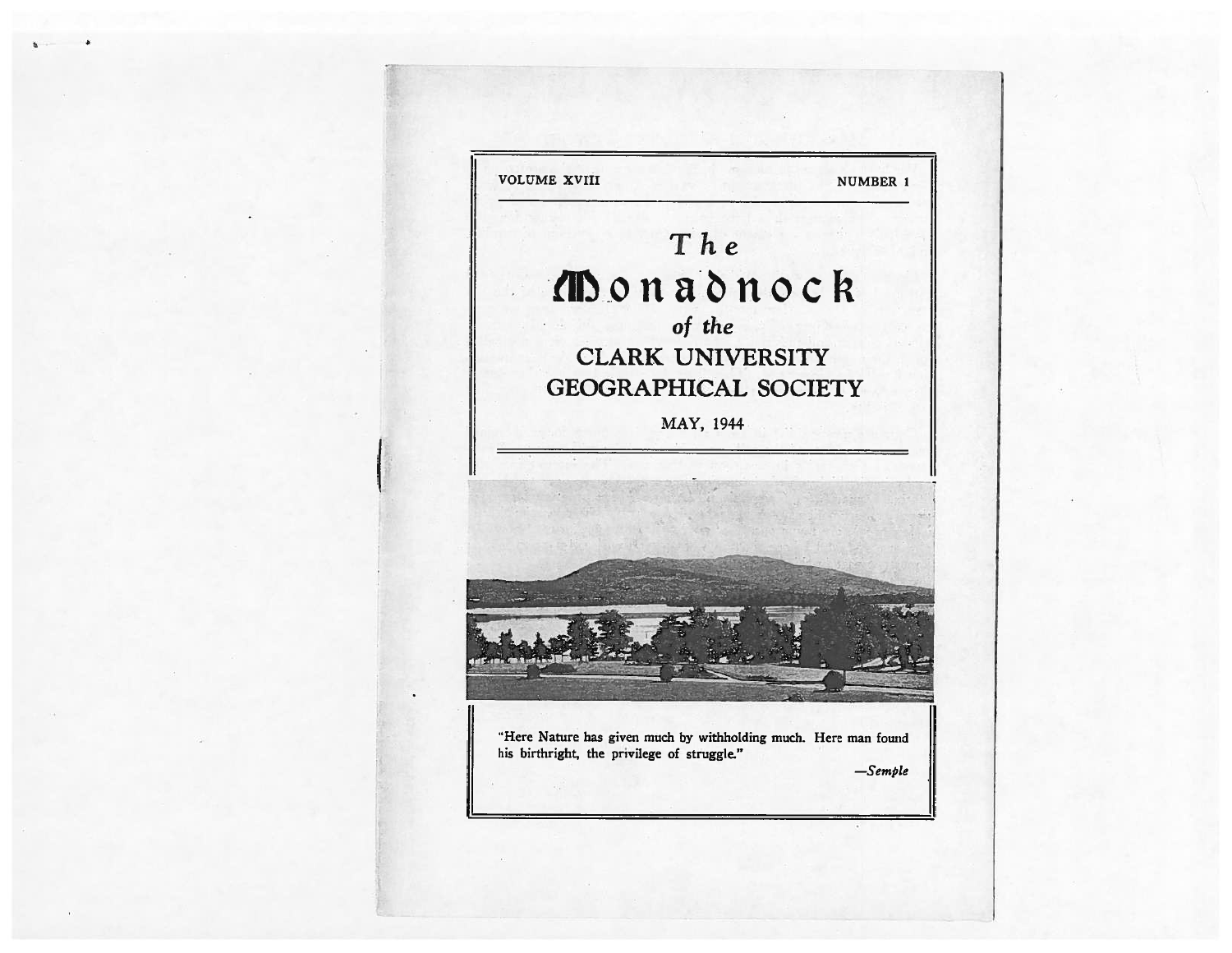### MESSAGE FROM PRESIDENT ATWOOD

We have all served as <sup>p</sup>ioneers in the development of the profession of Geography and the introduction of studies in our chosen field of work into institutions of higher learning and into numerous <sup>p</sup>hases of public service. The pioneer days have been exceedingly interesting for they have had in them the element of adventure, of opposition, of conflict, and of conquest.

Geography is so well established that the demand for, well-trained personnel is far beyond the supply. The situation in many of the col leges during the last few months, when 140,000 Army men were re quired to study Geography, was in many instances pitiful. Many members of college and university faculties, whose services were not called for in their special fields of learning, were required to-take over instruc tional work in Geography. They have done their best but they, better than anyone else, recognize that they were not qualified to meet that responsibility.

Calls are now coming in from all over this country for well-trained geographers. Most of the colleges and universities will open up depart ments of Geography just as soon as they can. The interest in Geography in the high schools is moving like <sup>a</sup> tidal wave over the United States. Demands for Geography in an inter-Allied program for educa ticnal reconstruction are being pressed upon us. The opportunities for young people are numerous. Geography should move forward now in <sup>a</sup> <sup>g</sup>lorious way, and <sup>I</sup> hope that each one of you will endeavor to take an important par<sup>t</sup> in this work.

# THE **Donadnock**

### OF THE

### CLARK UNIVERSITY GEOGRAPHICAL SOCIETY

### VOL. XVIII MAY, 1944 NO. 1

#### ALUMNI NEWS

#### ELEANOR FAss

Alumni in Colleges

Fred K. Branom (Ph.D., 1923) is chairman of the department of So cial Sciences at the Chicago Teachers College. He has written The Teach ing of Social Studies in <sup>a</sup> Changing World.

Marjorie Shank (M.A., 1923) is Associate Professor of Geography and the Registrar at the Southern 'Illinois Normal University in Car bondale, Illinois.

J. E. Savitzer (Ph.D., 1923) has written that he has been very busy teaching Army A.S.T.P. cadets and civilians at Indiana University where he is Professor of Geography. In addition to his teaching Dr. Switzer is president of the Bloomington Club of Kiwanis International.

ma Cullom Robertson (M.A., 1925) is head of the department of Geog raphy at the State Teachers College in Valley City, North Dakota. She has been teaching Geography to men of <sup>a</sup> V-12 Navy unit.

Richard M. Saunders (M.A., 1925) is assistant professor of history at the University of Toronto and editor of the Report of the Canadian His torical Association for 1943. He has written "History and French-Cana dian Survival".

Mrs. Maude Cottingham Martin (M.A., 1926) teaches social studies in the Junior High School of Cleveland Heights, Ohio.

Eugene Fan Cicef (Ph.D., 1926) is Professor of Geography at Ohio State University. He has written Geogra phy for the Business Man and Global Geography, <sup>a</sup> revised edition of the high school geography text. In the Christian Science Monitor of January, 1944, an article appears on geo praphic names, "New Names Again?" written by Dr. Van Cleef.

Nels A. Bengston (Ph.D., 1927) is Professor of Geography, Chairman of the department of Geography for the University of Nebraska, and Dean of the University Junior Division. He writes that he has been serving as director of geographic instruction in the A.A.F., A.S.T.P. and Star units on the campus. "These manifold du ties have led to my becoming <sup>a</sup> busy chore boy." Besides his university responsibilities, Dr. Bengston is con sulting editor for geography with the Prentice-Hall Co. With Dr. Van Royen, he has written <sup>a</sup> revised edition of Fundamentals of Economic Geoqraphy.

Eleanor B. Watson (Student, 1927) is Dean of Girls in Peoria High School, Illinois.

William Van Royen (Ph.D., 1928) is now Professor of Geography at the University of Maryland. He has re signed from the Brooklyn College of the City of New York and from the Foreign Economic Administration in order to accep<sup>t</sup> <sup>a</sup> full professorship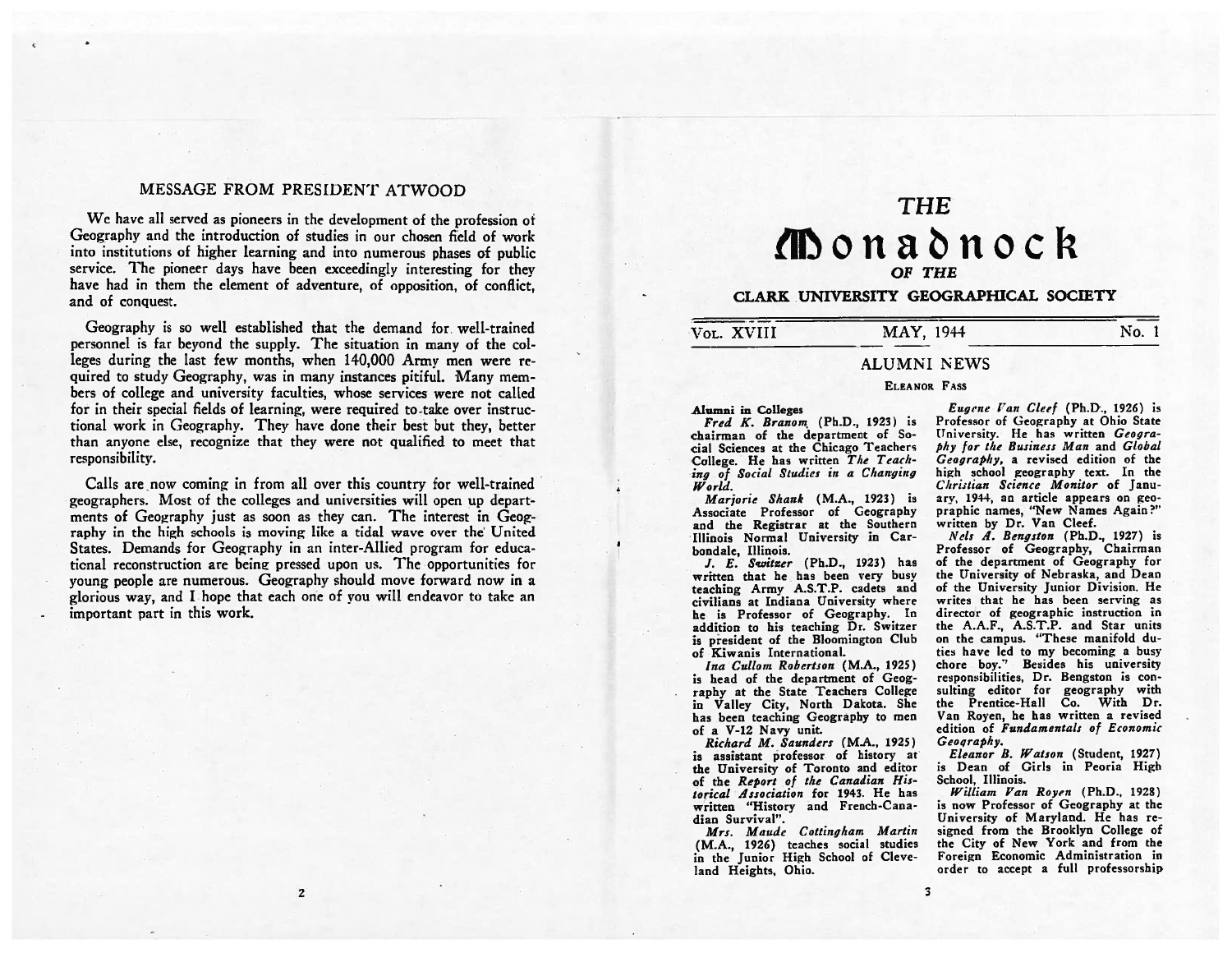in what is to be an Institute of Re sources, Economics, and Politics in the University of Maryland. He has been teaching the geography of Western and Central Europe to the Area and Language group of the A.S.T.P. He also works with foreign topographic maps for the officers and advanced men. He has written that he can really give assignments in French, German, and Spanish!

 Ruth E. Baugh (Ph.D., 1929) is Assistant Professor of Geography at the University of California.

Otis W. Freeman (Ph.D., 1929) is on leave of absence from the East ern Washington College of Education and is now Acting Professor at the Indiana University. He has written "Washington" in the World Book En cyclopedia. He edited the geography number of Education which appeared in January, 1943. For the April, 1943, issue of Economic Geography he wrote "The Pacific Northwest Pea Industry". He has also Written "Stra tegic and Essential Minerals of the Pacific Northwest" for the Northwest Science, August, 1943.

Lois R. Keller (M.A., 1929) is teaching Geography at the Shaker Heights Junior High School in Ohio.

Margaret Means (M.A., 1929) is teaching Geography at the Blooming ton High School, Bloomington, Illi nois.

Floyd H. Cunningham (M.A., 1928; Ph.D., 1930) is head of the depart ment of Geography at the State Teachers College, Florence, Alabama.

Bert Hudgins (Ph.D., 1930) heads the department of Geography and Geology of Wayne University, De troit, Michigan. For the Economic Geography of July, 1943, he wrote "South Bass Island Community".

Sigismond deR. Diettrich (Ph.D., 1931) is chairman of the department of Geography and Geology of the Univeristy of Florida. He is also chairman of the War Training Pro gram in Geography. He is working with a staff of twenty economists. sociologists, animal husbandmen, and

poultry specialists, all of whom he has transformed into successful geog raphy teachers for the Army Air Corps Training Program. He has been appointed on the Advisory Board of the A.S.T. testing program. Last summer, he spent three weeks in Washington with the Office of Strate<sup>g</sup>ic Services as Special Consultant of the Europe-Africa Division. The fol lowing articles written by Dr. Diet trich have been published in Eco nomic Leaflets: "Florida's Transition from Rural to Urban Economy", "Florida's Regional Economy", "Changing Economy of the South", and "Florida in the Economy of the South". He presented <sup>a</sup> paper at the Florida Academy of Sciences en titled "The Geographic Regions of Florida: <sup>a</sup> Preliminary Statement".

Meta Pils (M.A., 1931) is teaching Social Studies in the Shorewood Public Schools, Shorewood, Wisconsin.

Victor E. Pitkin (M.A., 1931) heads the department of Social Studies in the High School of Reading, Massa chusetts. He also edits The New England Social Studies Bulletin. He has written "The Story of Reading Government". He is <sup>a</sup> co-author of "Studying China in American High Schools", written for the Committee on Asiatic Studies of the American Council on Education.

٠

George S. Corfield (M.A., 1931) is the head of the department of Geog raphy at St. John's University, Col legeville, Minnesota. For the No vember issue of The Journal of Geography, he has contributed an article on Spanish moss.

George E. Harding (1931) is the head of the department of Geogra phy, Science, and Mathematics at the State Teachers College in California. Pennsylvania.

4delbert K. Botts (Ph.D., 1934) is Professor of Geography at State Teachers College, Trenton, New Jersey.

Sidney E. Ekblaw (Ph.D., 1934). Associate Professor of Geography and Geology at the University of Kansas City, has just finished train ing Army Air Force students for Instructor pilots in Cross Country Course.

Franklin C. Erickson (Ph.D., 1935) has been in charge of Geographic instruction for the Army Area Lan guage Program of the University of North Carolina.

Minnie E. Lemaire (Ph.D., 1935) has had an interesting time travel ing in Mexico, Guatemala. and El Salvador. In January, she became head of the Department of Geogra phy of the State Teachers College, East Stroudsburg, Pennsylvania.

Carol Y. Mason (Ph.D., 1935) has been appointed Associate Professor of Geography at the University of Tulsa, at Tulsa, Oklahoma. Here she is building <sup>a</sup> Geography Division in the Department of Geography and Geology. She began her work here in December, 1943. She has been invited to have her name in the new edition of American Men of Science.

Katheryne Thomas Whittemore (Ph.D., 1936) heads the department of Geography in the State Teachers College of Buffalo, New York.

Agnes M. Allen (Ph.D., 1937), Acting Head of the Science depart ment Writes that she has her hands full with five classes, in addition to administrative work in the depart ment. There is <sup>a</sup> Navy-Marine V-12 Unit of four hundred men at the col lege in Flagstaff, Arizona.

Richard F. Logan (M.A., 1937) has been Instructor of Geography in the A.S.T.P. Program at Yale Univer sity.

M. Catherine Roberts (Ph.D., 1938) is Professor of Geography at the State Teachers College, Potsdam, New York. She has several publica tions in preparation, but illness and extra wartime activities have pre vented her from completing them. She hopes to have them ready in the near future.

Karl Stacey (Student, 1937-1938) has been spending all of his time teaching Army Air Force classes at

the Kansas State College, Manhattan, Kansas. There are eight instructors in Geography there, seven of them from other fields. He intends to come back to Clark some day soon.

Albert S. Carison (Ph.D., 1939) has two positions. He is assistant Professor of Economic Geography at Dartmouth College and President of the New England Geographical Con ference.

James I. Culbert (Ph.D., 1939), New Mexico. is Associate Professor of Business Administration and has been in charge of Geography instruc tion of the A.S.T. Program for the State College of Agriculture and Me chanic Arts. For the Geographic Re view, he has written "Some Objectives in Teaching the Geography of Latin America". He has also written "The Distribtution of Spanish Popu lation in New Mexico" for Economic Geography.

Urban Linehan (Student, 1938- 1939) is Geographic Instructor at the University of Cincinnati. He is <sup>a</sup> joint author of  $Georabhv$ :  $A$  Manual for the Army Training Programs at the University of Cincinnati.

Robert Bergstresser (Student, 1940) heads the Social Science department of the High School in Minersville, Pennsylvania.

Veva Dean (M.A., 1940) is teach ing at the Worcester State Teachers College.

Mollie Korgen (Summer Student. 1940-1942) has <sup>a</sup> temporary position at the Duluth State Teachers Col lege. She expects to be here through the summer session.

Hazel G. Handel (M.A., 1941) is teaching in the Junior High School of Painesville, Ohio.

Harriet Ruth. Long (M.A., 1941) is Assistant Professor of Geography at the Mississippi College for Women in Columbus, Mississippi.

Paul C. Morrison (Ph.D., 1941) has been teaching both civilians and Army Air Force students at Michi gan State College in the position of Assistant Professor of Geography.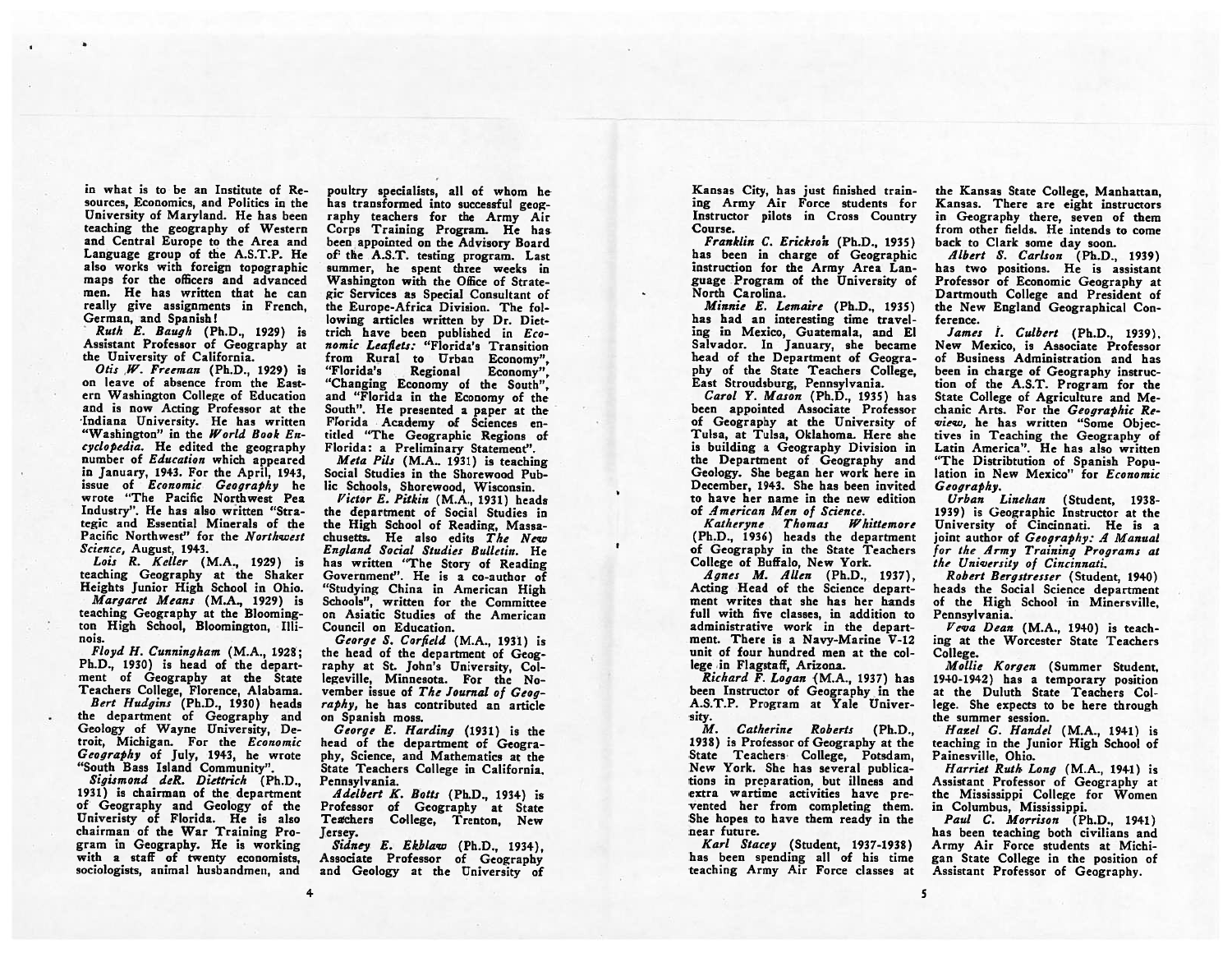Lillian Holland Wallace (M.A., 1941) is at the State Teachers Col lege, Westfield, Massachusetts, as Instructor of Geography.

F. Graham Matheson (Student, 1941-1942) has been teaching Geog raphy to the A.S.T.P. unit at Haverford College, Pennsylvania. He and Dr. A. A. LaFleur constitute the Geography department here.

Celeste Budd Home (M.A., 1942) is Instructor of Geography at Ste phens College, Columbia, Missouri.

I. Granville Jensen (M.A., 1942), Professor of Geography, Rhode Island College of Education, Writes that he is looking forward to seeing THE MONADNOCK. He is busy editing the Geography-Science Bulletin which is published monthly. In March he spoke on "You and Geography" for the first annual Geography-Science Institute sponsored by the Woonsocket Public Schools and the Rhode Island College of Education.

Stephen A. Tutko (M.A., 1942) is teaching Biology at the Wolf Junior High School, Easton, Pennsylvania.

Clark N. Crain (Student, 1941-1942) is chairman of the Department of Geography of the Monticello Col lege. Godfrey, Illinois.

Mildred Danklefsen (M.A., 1943) is Instructor of Geography at West ern Reserve University, Cleveland, Ohio. Her M.A. thesis is entitled "A Geographical Study of Bellevue and Vicinity".

Henry L. Law (Student, 1942-1943), Clarksville, Tennessee, is Professor of Geography at the Austin Peay State Teachers College.

Wensel William Moberg (M.A. 1943) is Instructor in Geography in the A.S.T. program at the North Dakota Agricultural College. He writes that he has been seeing Dr. Joseph Schwendeman every week and that Dr. Schwendeman is "making the Northwest geographically minded".

Margaret Quinn (Summer of 1943) is teaching in the Worcester Public Schools.

Linda C. Smith (Summer of 1943)

6

is a fifth grade critic at the State Teachers College of Cortland, New York.

Mazie O. Tyson (Summer student) of 1943) is Geography Instructor at the F, A. and M. College, Talla hassee, Fla. She <sup>p</sup>lans to attend the summer session at Clark this year. "Geography in <sup>a</sup> Democracy" is the title of an article she has written for the F. A. and M. College Regisear 1940.

Anthony J. West (Ph.D., 1943) is Assistant Professor of Geography and Science in Brockport, New York.

Lloyd Wills (Student, 1942-1943) is Instructor of Geography at the Uni versity of North Dakota. He has been teaching nine sections of prospective army engineers. He is also busy completing courses in Physical, His torical, and Structural Geology as <sup>a</sup> student.

Alumni in Government Service

Lieut. Col. Preston E. James (Ph.D., 1923) is serving as Assistant Chief of the Europe-African division of the O.S.S. He is on leave of absence from the University of Michigan.

Rollin S. Atwood (Ph. D., 1928) is serving as Economic Analyst for the State Department in Quito.

Julia M. Shitman (Ph.D., 1928) on leave from the Mount Holyoke Col lege, is now Regional Geographer for the Department of the Interior.

"Alice" Fitton (M.A., 1929) left the Division of Maps in the Library of Congress in August and is now Associate Geographer with the Board on Geographical Names.

Captain Wallace W. Atwood, Jr. (Ph.D., 1930) is director of <sup>a</sup> labora tory in Washington, D. C., where re lief models are being constructed for the use of the armed forces.

J. Herbert Burgy (Ph.D., 1930) is also with the Board on Geographical Names. He left the University of Illinois last August where he had taught the past fourteen years.

Edna F. Campbell (Ph.D., 1931) is

<sup>a</sup> member of the Board on Geogra phical Names. She has written Old World Past and Present, New World Past and Present. Our World and Flow We Use It, and Friends Far and Near.

Edwin J. Foscue (Ph.D., 1931) has been Professor of Geography at the Southern Methodist University but is now on leave for the duration of the war. He is Assistant Director of the Board on Geographical Names. With C. Langdon White, he has written Regional Geography of Anglo-A men ca.

Captain Guilbent R. Graham (M.A., 1931) is Director of the Ground School and Chief of the Weather Sec tion in Winfield, Kansas.

Robert G. Stone of the Air Corps is now Special Consultant in Me teorology.

Ensign Margery D. Howarth (M.A., 1934) is in the U. S. Naval Reserve and is stationed at the Hydrographic Office.

Johnson, E. Fairchild (M.A., 1936) A.P.O. 690 c/o P.M., N.Y.C., is Assistant Intelligence Officer of the 10th Air Force.

Harry Parker (M.A., 1937), T/5, A.S.N. 39686588. A.P.O./730, c/o P.M., Seattle, is <sup>a</sup> clerk in the censor's office. He writes: "In my spare time. <sup>I</sup> sort of dip into Semple, and pore over <sup>a</sup> R. McN. atlas that <sup>I</sup> managed to pick up here. This post is some where in the Aleutians, and have I observed some climate! Makes New England climate seem like <sup>a</sup> stable, equitable affair. Hello to everybody."

- Francis J. Schadegg (M.A.. 1937) is Associate Agricultural Economist with the Bureau of Agricultural Eco nomics.

Carl Stotz (Ph.D., 1937) is now in Anatolia, Turkey, for the State De partment.

Lt. B. K. MacGaw (Student, 1938-1939) is <sup>a</sup> Cryptographic officer and Assistant Division Signal officer for the 8th Armored Division. He wrote that he is looking forward to seeing THE MONADNOCK. His address is

Headquarters, 8th Armored Division, A.P.O. 258, Postmaster, Shreveport, La.

Rafael Pico (M.A., 1934; Ph.D., 1938) is on leave of absence from the Professorship of Geography in the University of Puerto Rico and is now chairman of the Puerto Rico Plan ning Board.

Li. (jg) Louis 0. Quam (Ph.D., 1935) is in the U. S. Navy Reserve. He has written "The Use of Maps in Propaganda" for the Journal of Geography.

Pvt. Carl W. Ross (Summer of 1939, 1940, 1941), 104th A. A. Blo. Btry, A.P.O. #512, c/o P.M., N.Y., writes: ". . . your card of February 2nd had to make an Atlantic crossing and it just reached me after being forwarded from my camp ad dress in the States. Have been over seas for some time. I have seen <sup>a</sup> hit of the Mediterranean regions since arriving. Best wishes to all!"

Li. (jg) Albert II. Farnsworth (M.A., 1940) is in the Navy Air Service, Navy #59 PRISIC. Fleet Post Office, San Francisco, California. He has been in the Hawaiian Islands. Lt. Jackson E. Guernsey (Ph.D., 1941), 99 NTG, AAFNS. Hondo, Texas, is Senior Instructor in Me teorology. His work is largely ad ministrative. but he also does some cartography and editing of Weather of Combat Areas, which is taught to navigation instructors and cadets.

Sgt. Louis Liepold (Student, 1941) is with the Office of Strategic Ser vices. He writes: "Work in Wash ington continues to be very interest ing, and one meets and sees so many geographers. Being assigned here is <sup>a</sup> very valuable continuation of graduate work in the opinion of most researchers".

John W. Reith  $(M.A., 1941)$  is in the Map Information Section of the 0. S. S. He is now acting as liaison man with the reproduction branch. His wife, Gertrude, is <sup>a</sup> Senior Car tographer with the 0. S. S.

Lt. Carl G. Berg (A.B., 1936; M.A.,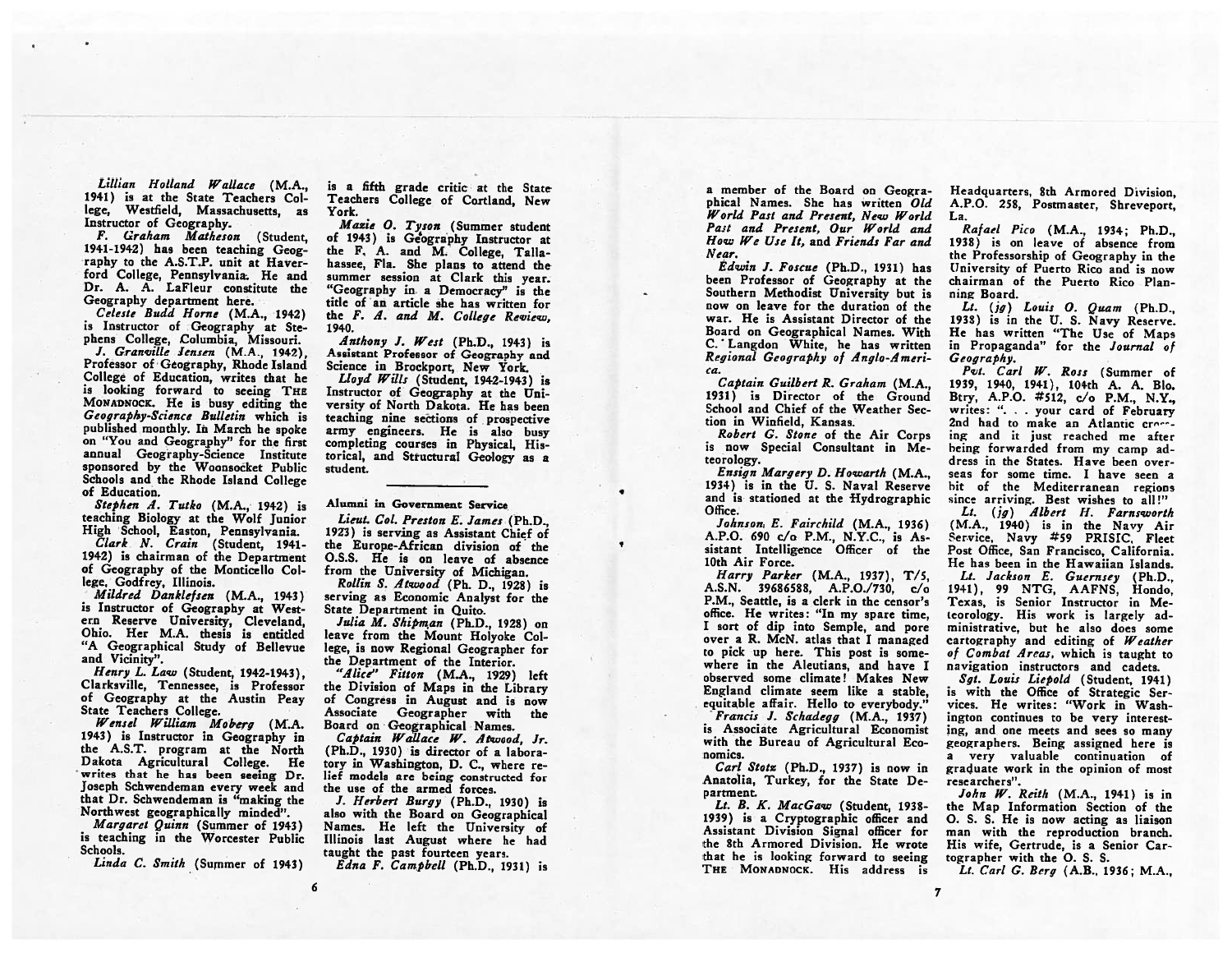1942) is an instructor in the Anti-Air craft Artillery School, Camp Davis, North Carolina.

Ensign Catherine E. Cox M.A., 1942), W-V(S) U.S.N.R., is in the Hydrographic Office of the Port Di rector, New York City.

George F. Dasey (Student, 1941- 1942) is <sup>a</sup> Senior Geographer for the war department. For Economic Ge ography, he has written "The Harbors of Africa", "Distribution of Flax Production in Argentina". He has also written "Tentative Grow ing-Season Map of Argentina" for the Journal of Geography and "Set tlements in Baja, California: 1768- 1930" for the Geographic Review.

Capt. Van H. English (Ph.D., 1942) is assigned to the 0. S. S. and is doing detail work in cartography for the Chief of Staff. He is also in charge of the Map and Situation Room for a section of the General Staff Corps.

Li. Earl S. Dossey, Jr. (Student, 1942-1943), ARS-3, MCAD, Mira mar, San Diego, is in the Marine Corps Aviation specializing in Geo graphical Intelligence. He and Lt. Albert Smith have been together in the service all of the time.

Ernestine M. Hamburg (Student, 1942-1943) is in the cartographic sec tion of the O.S.S. She writes: "Security rules are strict, so the Map Division does research and makes maps." Also in the cartographic sec tion are Ensign Robert Voskuil, Chief of the section; James Brammie, Senior Cartographer; and Pvt. Norman Greenawalt.

Capt. Ruben L. Parson (Ph.D., 1943) is an instructor in the Army Air Force Intelligence School, Orlan do, Florida. He has been lecturing on Theatre Geography, Landscape Maps, and Geopolitics.

Kenneth J. Peepels (Student, 1942- 1943), U.S.S. Frankford, (D.D. 497) C Division, c/o Fleet P.O., N.Y., writes: "How much I would enjoy a C.U.G.S. party and participate in its interesting discussion and it's my de sire to be granted my wish to do this in as short <sup>a</sup> time as possible."

I. Lewis Robinson (Student, 1942- 1943) is <sup>a</sup> geographer of the East ern Arctic Division, Bureau of North west Territories and Yukon Affairs. He has written his story of being ice bound in the Arctic in The Beaver of March, 1944.

Lt. Albert  $W$ . Smith (B.A., 1943) A.R. ARS-3, MCAD, Miramar, San Diego, Intelligence Officer for Marine Corps Aviation, writes: "Ginge (Earl Dossey) and I are waiting for our overseas assignments to come through, and they should, be due about the middle of March. We are living the life of Riley, in the meantime, playing basketball and trap shooting most of the time to ge<sup>t</sup> in condition and ge<sup>t</sup> back the old shooting eye".

#### Alumni in Business

Margaret Quimby (M.A. 1937) is <sup>a</sup> Senior Researcher in the World Battlefronts Office of Time magazine. Hester Chishoim Underhill (M.A., 1938) was married in 1942. She is now busy as <sup>a</sup> housewife and <sup>a</sup> Girl Scout leader.

I

C. Etzel Pearcy (M.A., 1932; Ph.D., 1940) is <sup>a</sup> geographer in the Inter national Route Planning Section of Transcontinental and Western Air. He and Russ Fifield (Ph.D., 1942 in History and International Relations) have written Geopolitics in Principle and Practice. He has also written a map and projection supplement for Introductory Econo mic Geography, by Klimm, Starkey and Hall.

Archie Greenberg (M.A., 1943) has again taken charge of his Bancroft Hotel, Miami Beach, Florida, after serving for some time with the Board on Geographical Names in Wash ington.

Mary Cameron Vogt (M.A., 1943) is <sup>a</sup> Research Geologist for Union Lines Development Corporation, a subsidiary of Union Carbide and Carbon Corporation.

### **J**n *<u>Memoriam</u>*

Lt. Newell E. Gillett was killed in action on Los Negros Island of the Admiralty Group on March 4, 1944. Lt. Gillett had been <sup>a</sup> student in the Graduate School of Geography at Clark during the years 1940-1941 and 1941-1942. He enlisted in the service of his country in April, 1942.

9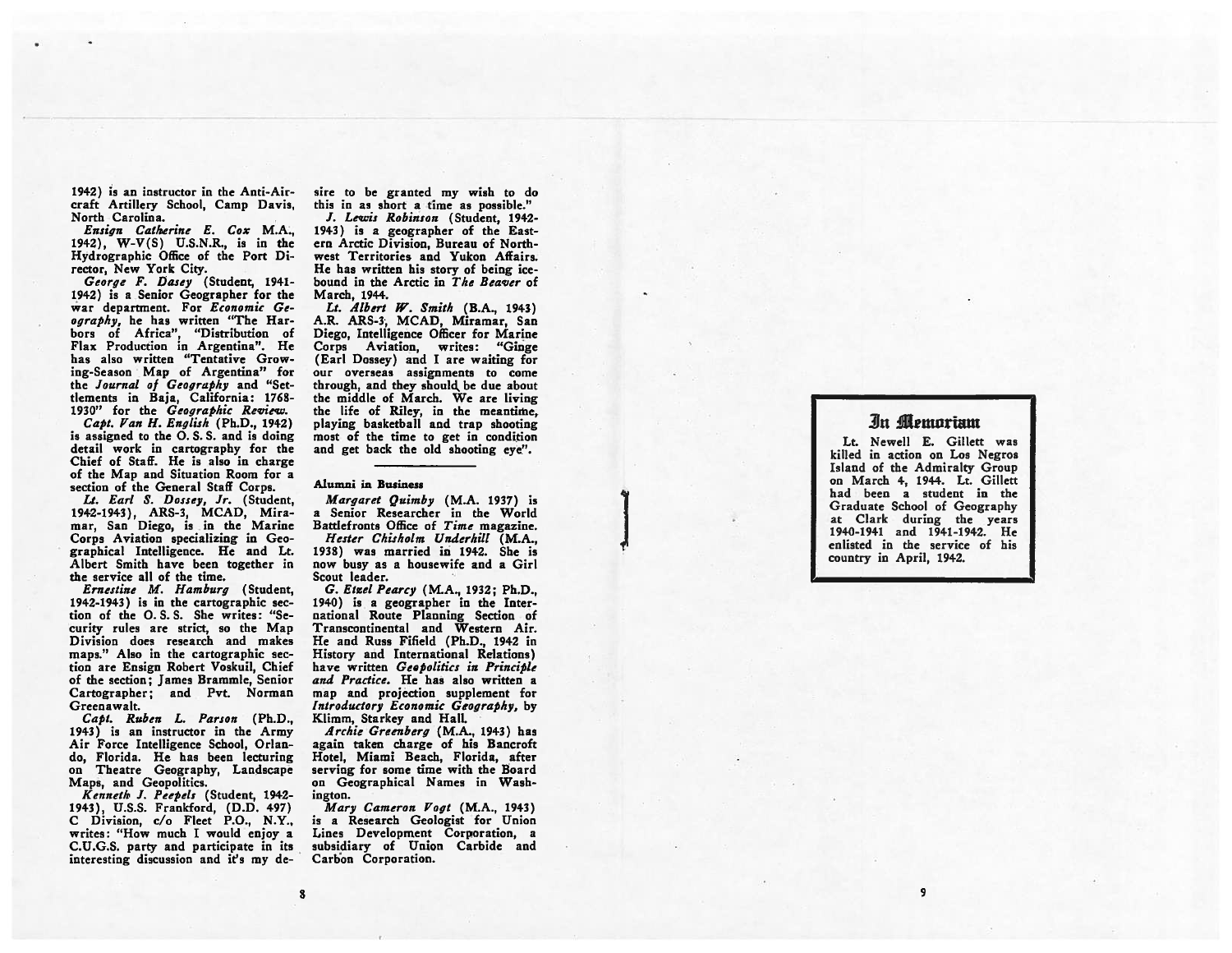### FACULTY NEWS

#### HELEN BALK

President Atwood was <sup>g</sup>iven the Distinguished Service to Geography Award for his persistent and efficient services in the promotion of an appreciation of Geography. This award was presented to President Atwood by action of the officers of the Na tional Council of Geography Teach ers. On February 23, 1944, the honorary degree of Doctor of Science was conferred upon him by Wor cester Polytechnic Institute for his scientific attainments and his long. distinguished record in educational and administrative work.

President Atwood has completed work on the manuscript of <sup>a</sup> book, Camps and Climbs in the Rocky Mountains, which is to appear in the mountain series edited by Dr. Rodcrick Peattie. ft probably will be published in September. He is now at work preparing <sup>a</sup> course in World Geography to be illustrated with moving pictures and animated draw ings. The University has received <sup>a</sup> gran<sup>t</sup> of \$10,000 to cover the expenses of carrying forward this research. Dr. F. Dean McClusky of the Scar borough School is associated with him.

Soon after Commencement Dr. At wood hopes to ge<sup>t</sup> back into the Rocky Mountain country for <sup>a</sup> par<sup>t</sup> of the summer season, in order to continue the field studies that were interrupted in 1941. His son, Capt. Wallace 'W. Atwood, Jr., thinks he will be able to be with him for <sup>a</sup> week or two.

The second six weeks of the Sum mer School, President Atwood plans to be in residence and will have charge of the Workshop in High School Geography with the assistance of Miss Kathryn Schnorrenberg. He will also teach a course in Physiography.

President Atwood plans to attend the meetings of the Association of American Geographers and the Na tional Council of Geography Teachers in Cleveland this fall. He hopes to meet some of the alumni of the Graduate School of Geography at that time.

Dr. Ekblaw had charge of the geo graphic instruction for the two Ger man divisions when the A.S.T.P. groups were at Clark. During the pas<sup>t</sup> winter he also continued his work on the Board of Appeals.

He has recently been appointed to Governor Saltonstall's Agricultural Sub-Committee for Post-War Read justment in Massachusetts. Dr. Ekblaw has resumed his weekly three-<br>hour lectures at Springfield College. These lectures are attended almost entirely by teachers of Springfield and nearby towns.

In the summer school session, Dr. Ekblaw will teach the course on Human Geography and Principles of Geography.

Dr.  $Van$  Valkenburg was the director of the Language and Area Sec tion of the A.S.T.P. unit. He has made several trips during the year to consult with the Quartermaster Corps. Also during the year he has been busy writing <sup>a</sup> high school geog raphy text in collaboration with Dr. Ellsworth Huntington. Dr. Van Val kenburg will teach courses on the Geography of Europe, Principles of Geography, and Climatology.

Mr. Burnham has been engaged in local defense activities par<sup>t</sup> of the year. Again this summer Mr. Burnham will offer his regular Summer School course in Cartography and will be on hand to welcome both old and new students to the Workroom.

Mr. Warman taught Economic Geography to the undergraduates during the three semesters and several geography classes to the Basic En gineers who were par<sup>t</sup> of the A.S.T.P. group. He is busy working on his Ph.D. dissertation which is entitled: "Population and Land Use of the Manor Countries of Maryland". This summer he will teach Meteorology and Principles of Geography.

Mr. Warman has been giving a

series of illustrated lectures on the Geography of the War to disabled soldiers at the Cushing Soldiers' Hos pital in Framingham, Massachusetts.

### THE WORKROOM HELEN FRICK

The workroom this year is quite different from other years, not because of any change in itself, but because of <sup>a</sup> difference in the num ber of occupants. The new students this year—and at the beginning of the year there were two—were greeted on all sides by the statement, "This is the smallest class in the history of the Graduate School of Geography."

However, even with this lack of students, from September to March the workroom was crowded; for it supplied offices and classrooms for the Area and Language students and in structors of the Army Specialized Training Unit. This unit brought <sup>a</sup> grea<sup>t</sup> variety of people together under the roof of our Geography build ing. There were those who had trav eled extensively through foreign lands and those who had spen<sup>t</sup> all their lives on mid-western farms; those who were relatively new in this land and spoke English brokenly, and those who had only <sup>a</sup> slight acquaint ance with foreign languages.

With such a variety of peoples. many interesting conversations were carried on. Sometimes we heard about personal experiences in occu pied countries. One soldier surprised us by telling us that here in our workroom he found <sup>a</sup> model of <sup>a</sup> section in the Hawaiian Islands where he had been stationed for several months. Little did he think when he left the island that he would go <sup>a</sup> fourth way around the world to see <sup>a</sup> replica of <sup>a</sup> volcanic crater where he had hunted wild boar!

Not only were there <sup>a</sup> variety of people around, but also there was <sup>a</sup> variety of languages being spoken. The Greek instructors often discussed their classes in the Greek language; the German instructors carried on spirited conversations in their native tongue; and the Italian conversation classes were often conducted in one of the alcove-offices. All in all, the atmosphere was one of utmost cos mopolitanism.

In March the Army was shipped out leaving the workroom to the few students—seven in number. (We like to think that wbat is lacking in quan tity is made up in quality.) Four of these students were new to Clark this year.

From the shores of Lake Michigan at dear old Milwaukee came cheerful and industrious Eleanor Fass. She was <sup>a</sup> student of <sup>a</sup> Clark alumna, Carol Mason, at Milwaukee-Downer and she taught for two years in Beaver Dam, Wisconsin, before com ing to Clark. Here Eleanor spends her time working toward her Mas ter's and trying to convince us that Milwaukee is famous for more than one thing. Next year she plans to continue graduate work at Clark.

From Little Rock, Arkansas, by way of East Tennessee, came Helen Frick. Although her home is in Little Rock, she completed her college work, majoring in geography, at East Tenn. State College in Johnson City, Ten nessee. Most of her time is spen<sup>t</sup> ducking from the onthrust of Dr. Van's fishing pole and quaking in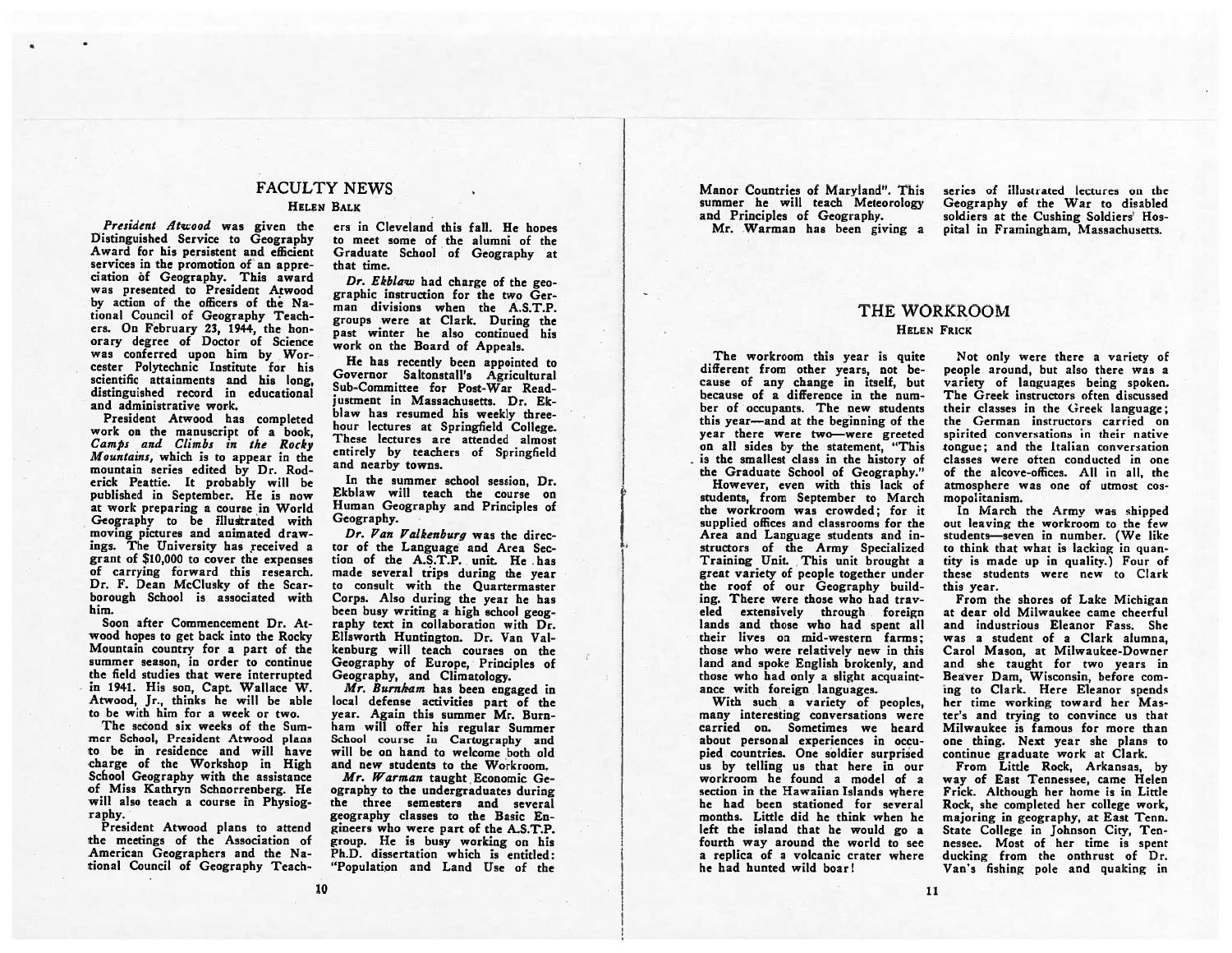anticipation of the Master's orals in May.

William Dacey is <sup>a</sup> special student from Princeton, Mass. Bill is new in the field of geography, as his B.A. de gree is in Fine Arts. He is finding geography to be <sup>a</sup> fascinating sub ject and is amazed at its scope. Since he is an artist himself, he admires and appreciates Dr. Atwood's twohand drawings during blackboard lec tures. Bill plans to Continue work in geography next year.

Although the students are few, they come from far and near. One from far is Chao, Shu-Wen. Shu-Wen, <sup>a</sup> native of Manchuria, has been in the United States only since February. He flew from Kunming, where he was teaching, to India, and after <sup>a</sup> delay of two months he boarded an Ameri can transport headed for America. Mr. Chao says there is <sup>a</sup> grea<sup>t</sup> need for geographers in China. He is look ing forward to returning to his coun try after the war.

The other three members, who were here last year, are Mrs. Helen Balk, Henry J. Warman, and David Kai-Foo Loa. Helen has nearly finished her work for her doctorate, and both Hank and Dave have passed their Ph.D. prelims and are laboriously in <sup>a</sup> midst of maps and materials for their dissertations. As last year, Dave can be found almost any time of the day at work at his desk. The rumors of last year that he does sleep some times have not ye<sup>t</sup> been established as truths. Helen, Hank, and Dave are often heard talking about the won derful days of the field camp last year, and expressing their regrets (as all of us do) that one is impos sible this year.

Although the workroom is different this year, in two ways it is its same old self. One is that the C. U. G. S. still has its Tuesday afternoon teas. A special tea with birthday cake and singing of "Happy Birthday" was given on President Atwood's birth day. In March we had as <sup>a</sup> special gues<sup>t</sup> at <sup>a</sup> tea, Mr. Salvador Massip, Professor of Geography at the Uni versity of Havana. That evening Mr. Massip gave <sup>a</sup> lecture on "The Geography of the Caribbeans."

The attendance at the teas has been large in comparison to the size of the geography group, for the in structors of the Army language groups were always invited. At our recent teas, the undergraduates who are geography majors have been our guests.

The other way in which the work room is the same (and no account of the workroom is complete without mentioning it) is this: Mr. Burnham still sits at his desk, constantly busy and constantly ready with <sup>a</sup> cheery word and <sup>a</sup> smile for any who may go by.

### RECENT BOOKS IN THE FIELD OF GEOGRAPHY

#### HENRY J. WARMAN AND DAvID KAI-Foo L0A

Bagley, James W. Aerophotography and Aerosurveying. McGraw-Hill Book Co., N. Y., 1941. . . . For ad vanced work in aerial photogra phy.

Beals, Carleton. Rio Grande to Cape Horn. Macmillan Co., N. Y., 1943. ... Political background well handled, but could be <sup>a</sup> little more geo graphic.

Fifield, R. H. and G. Etzel Pearcy. Geopolitics, In Principle and Prac tice. Ginn and Co., 1944. . . . A good contemporary history of the War.

Fox, E. Travels in Afghanistan, 1937-1938. Macmillan, N. Y., 1943. ... The arid phenomena along the motor road from Herat to Kabul are around the N. foot of the Hindu Kush Mts. are described, with helpful photographs.

Freyn. Hubert. Free China's New Deal. Macmillan Co., 1943. . . . Contains <sup>a</sup> general treatment fol lowed by economic analysis of the provinces.

George, R. D. Minerals and Rocks. Appleton-Century Co., N. Y. and London, 1943. . . . With good pictures and sketches to illustrate dif ferent origins of useful minerals. Grant, H. The New Burma. Allen, London, 1942. . . . Detailed description of cities and other sections,

- Greiter, Samuel L. Elementary To pography and Map Reading. Mc-Graw-Hill Book Co., New York and London, 1944. . . . Very good for following through all phases of map reading. An excellent book for beginner map work.
- Hawthorne, Daniel. Islands of the Pacific. Putnam, N. Y. . . . An excellent and timely work on the vast expanses to our west.
- Hiss. Philip Hanson. Netherlands America. Duell, Sloane, and Pearce, N. Y., 1943. . . . Historical and up-to-the-minute information on Western hemisphere Dutch possessions.

Humphreys, W. J. Fog, Clouds and Aviation. Williams and Wilkins, Baltimore, 1943. . . . Cloud pictures and examples are excellent.

- Keeton, G. W. Russia and Her West ern Neighbors. Gonethes Cape, London, 1943. . . . A detailed and clear account of frontier evolution of U.S.S.R., <sup>a</sup> good supplementary reading for political geography.
- Leith, C. K. and G. W. Furness. World Minerals and World Peace. Washington, D. C., 1943.
- Lobeck, A. K. and Wentworth J. Tellington. Military Maps and Air Photographs. McGraw-Hill Co., New York, 1944. . . . The word "military" is not necessary in the title; the book is an excellent allpurpose book for use in physiogra phy classes and laboratories.

Meiksius, G. The Baltic Riddle. L. B. Fischer Co., N. Y., 1943. . . . A Lett's views on the political conflicts and solution of the Baltic States.

Nash, W. New Zealand. Duell, Sloan, and Pearce, & Co., N. Y., 1943. . . . Description with first hand material on the peopling and administrating the island dominion plus wartime outlook.

- Panikkar, P. M. The Future of South east Asia. Macmillan Co., N. V.. 1943. . . . Putting forward <sup>a</sup> poli tico-geographical background for the post-war program for every major unit in Southeast Asia.
- Sloane, Roscoe C. and John M. Monty. Elements of Topographical Drafting. McGraw-Hill Book Co., N. Y. ... Composed by Civil Engineers, quite basic.
- Stephansson, Vilhialmer. The Friendly Arctic. Macmillan Co., N. Y., 1943. . . . A summary of the past, well handled, and <sup>a</sup> new slant on the future.
- Tannehill, Ivan. Weather Around the World. Princeton University Press. N. J., 1943. . . Descriptions of types very veli done; one wishes there were more of the "why" in their treatment.
- Viton. A. American Empire in Asia. John Day & Co., N. Y., 1943. . . . Fair statement and thorough obser vation in an attempt to solve the problems of colonial areas of Asia.
- Wells, G. Introducing Africa. Put nam, N. Y., 1944. . . . A popular reader with scientific description.

### PUBLICATIONS IN SERIES BY EDUCATIONAL INSTITUTIONS

A series of studies prepared under the direction of the Carnegie endow ment for International Peace, Divi sion of Economics and History. The following volumes are already pub lished:

- Lower, A. R. M. The North American Assault of the Cana dian Forest, 1938.
- Howay, F. W., and W. N. Sage, and H. F. Angus, British Co lumbia and the United States, 1942.

Pritchett, R. The Red River Valley, 1811-1869. 1938.